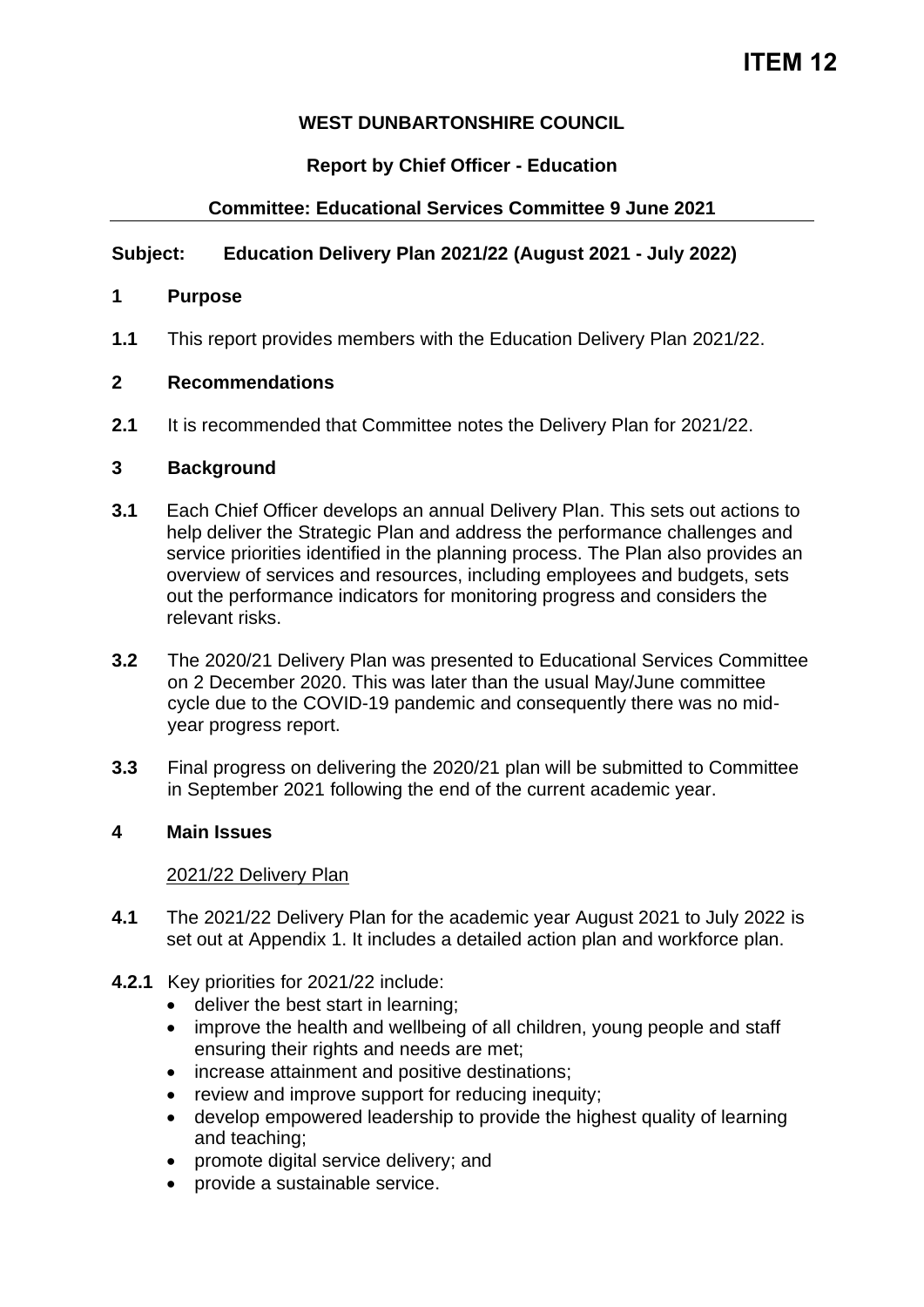**4.3** Progress against the action plan to deliver these priorities will be monitored by the management team, scrutinised through quarterly performance updates to the Performance Monitoring & Review Group, and reported to Committee at the mid-point and end of the academic year.

## Workforce Planning

- **4.4** The 2021/22 Delivery Plan includes an annual workforce plan which details the key workforce issues which will or may arise over the year and the actions planned to address these in order to fully support delivery of the plan.
- **4.5** These workforce issues are anticipated to have implications in terms of organisational change, resource planning, resource profiling, skills mix, training and development and restructuring. The workforce plan sits within the appendices of the 2021/22 Delivery Plan.

## **5 People Implications**

**5.1** There are no direct people implications arising from this report.

# **6 Financial & Procurement Implications**

**6.1** There are no direct financial or procurement implications arising from this report.

#### **7 Risk Analysis**

**7.1** Failure to deliver on the actions assigned to Education may have a direct impact on the delivery of the Council's Strategic Plan. It is essential that remedial action is taken to ensure strategic delivery plans achieve the commitments detailed and approved.

#### **8 Equalities Impact Assessment**

**8.1** Screening and impact assessments will be carried out on specific activities as required.

#### **9 Consultation**

**9.1** The Delivery Plan was developed through consultation with officers from the strategic service area.

#### **10 Strategic Assessment**

**10.1** The Delivery Plan sets out actions to support the successful delivery of the strategic priorities of the Council.